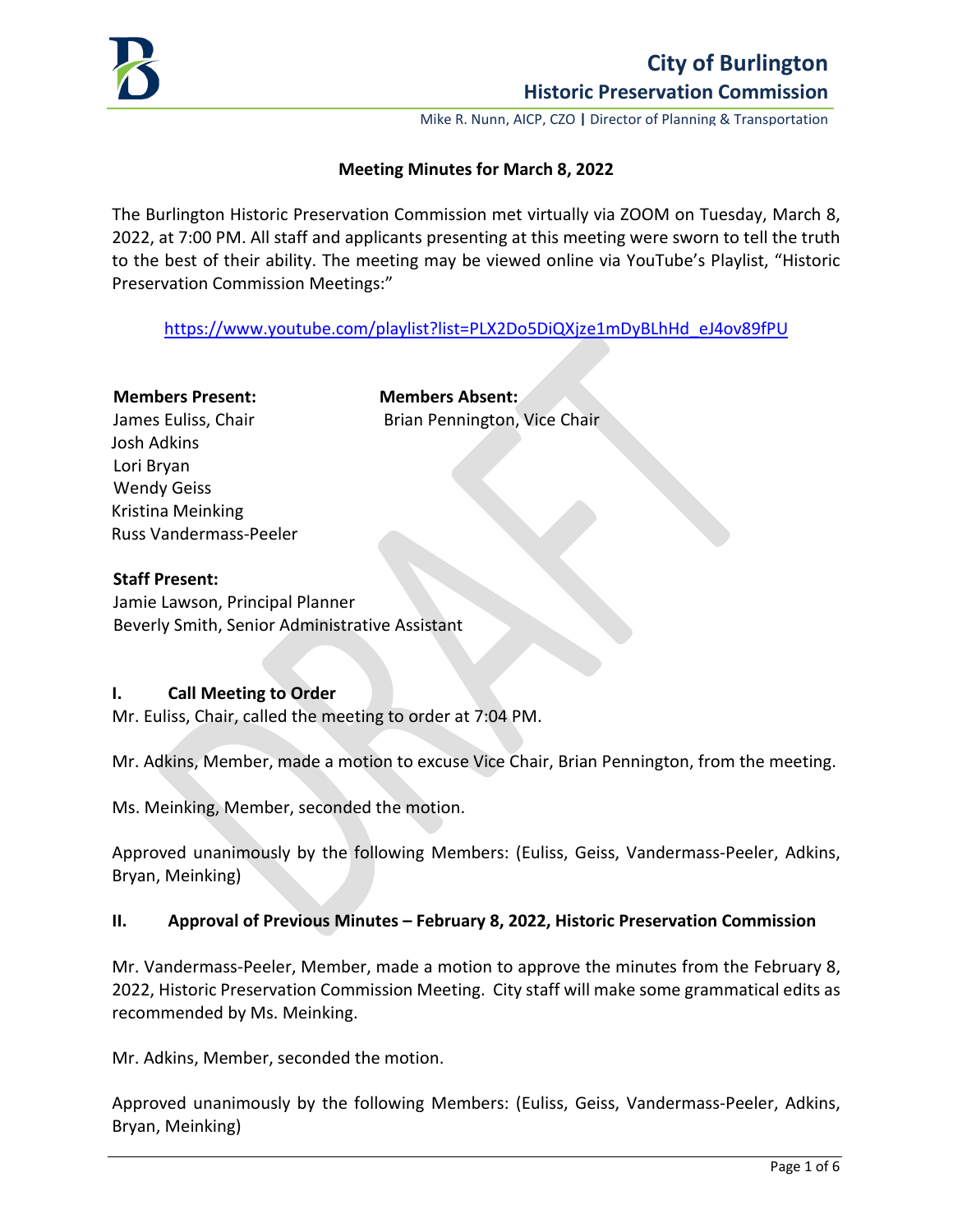# **III. Applications for Major Certificates of Appropriateness**

**ITEM 1:** HD-22-003 A request by Mac and Stephanie Williams to demolish their detached garage structure at 412 Fountain Place, PID 125445. The property is located in the Medium Density Residential (MDR) and in the Local Historic Overlay (LHO) District.

Mr. Euliss, Chair, called for Conflicts of Interest and none were received.

Ms. Lawson, Principal Planner, was sworn to tell the truth to best of her ability and provided a staff report of this item to the Commission and stated that staff recommends approval of the request.

Ms. Williams, Applicant, 412 Fountain Place was sworn to tell the truth to the best of her ability. She described the project plans, explained the deterioration.

Engineer for the applicant, Harold Barnhardt, was sworn to tell the truth to the best of his ability. He reported on the failures in the foundation, evidence of shifting of the foundation wall, and evidence of issues with the stability of the structure upon evaluation of the structure.

# **Questions from the Commission Members:**

Mr. Euliss, Chair, called for questions from the commission members.

Ms. Meinking inquired if there were any windows or doorstothe structure, and date of structure.

Ms. Williams responded there are no windows, one door entry and not certain of the exact date the structure was built, she noted the house was built in either 1936 or 1938.

Ms. Geiss inquired about type of siding on the structure and asked that salvageable materials to be donated to Preservation Burlington or some place.

Ms. Williams responded they would be happy to allow Preservation Burlington to inspect the structure to determine if anything was salvageable and would also donate materials.

Mr. Euliss, Chair, echoed the donation of the materials.

### **Public Comments:**

Ms. Lawson, Principal Planner, reported no written or emailed public comments have been received. She called for comments from those in attendance and none were given.

Mr. Euliss, Chair, asked if there was any discussion or changes to the Findings of Fact. None were received.

### **Findings of Fact:**

Mr. Euliss, Chair, read the following Findings of Fact into the record: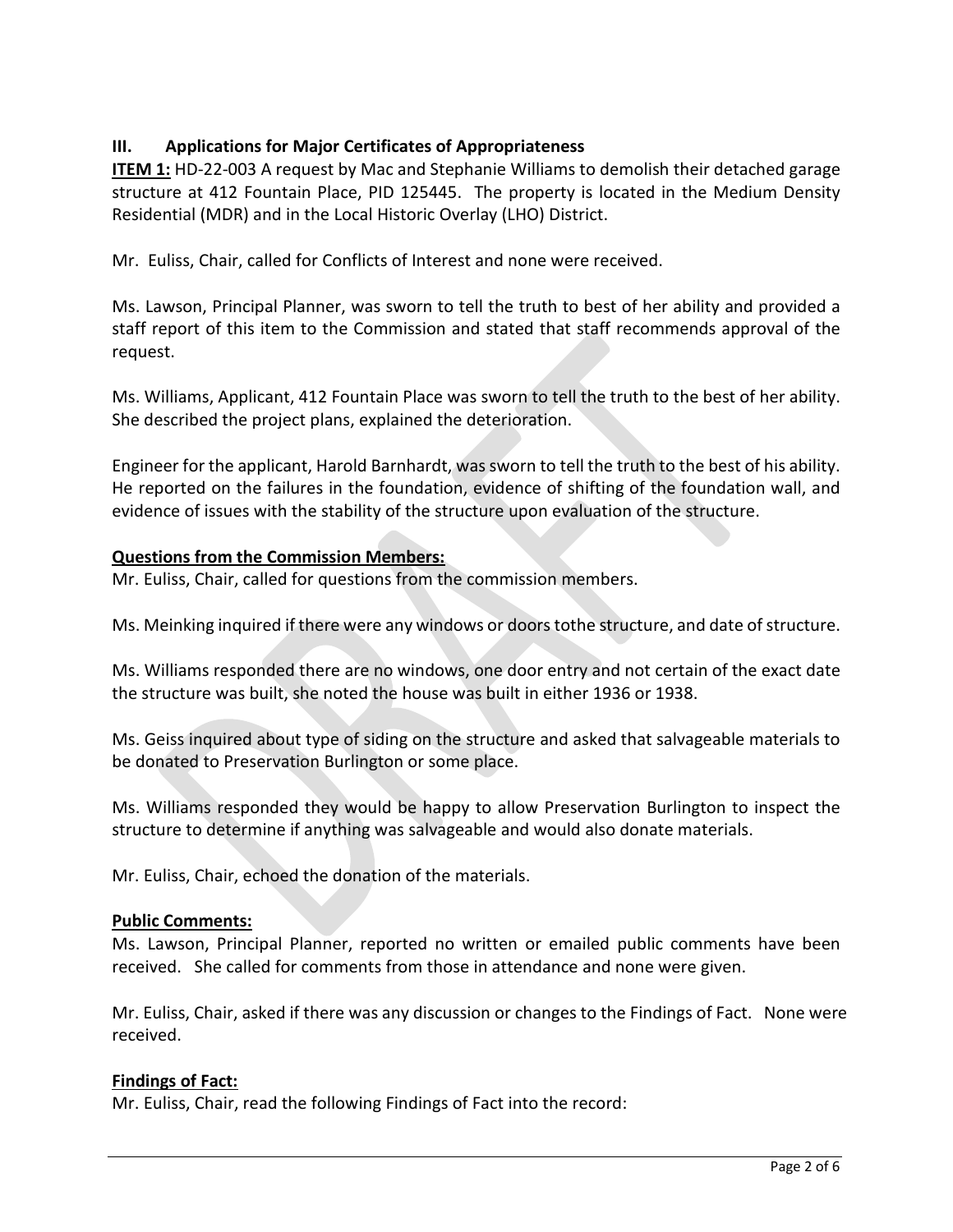- G-1. A permanent record of the structure should be made prior to demolition. Photographs and other documentation which describe any architectural features of the structure, important landscape features, or the archaeological significance of the site will become part of the permanent files of the Historic Preservation Commission.
- G-2. Once all possibilities for saving the structure have been exhausted, usable building materials should be salvaged from the structure.
- G-3. A demolition permit must be obtained from the City of Burlington Inspections Department.
- G-4. Any large trees or other important landscape features should be protected during the demolition.
- G-5. If the site is to remain vacant for more than 60 days, it should be cleared of debris, re-seeded, and maintained in a manner consistent with other properties in the historic district.

Mr. Vandermass-Peeler, made a motion to approve the Findings of Fact.

Ms. Geiss, Member, seconded the motion.

Approved unanimously by the following Members: (Euliss, Geiss, Vandermass-Peeler, Adkins, Bryan, Meinking)

### **Motion:**

Ms. Meinking, Member, made a motion to approve the application with a condition that any salvageable materials be identified by Preservation Burlington and donated to them.

Mr. Vandermass-Peeler, Member, seconded the motion.

Approved unanimously by the following Members: (Euliss, Geiss, Vandermass-Peeler, Adkins, Bryan, Meinking)

**ITEM 2:** HD-22-009 A request by Kay and Robert Norris for several exterior alterations to the accessory structure at 1007 West Davis Street, PID 125540, including adding an arbor, porch and entrance to the south elevation, modifying the windows on the west side of the structure, removing the Hvac unit on the north side of the structure, and removing a 6'x20' section of existing driveway concrete. There are no changes proposed to the main house. The property is located in the Medium Density Residential (MDR) and in the Local Historic Overlay (LHO) District.

Mr. Euliss, called for any conflicts of interest and none were received.

Ms. Lawson, Principal Planner, was sworn to tell the truth to the best of her ability and provided a staff report of this item to the Commission and stated that staff recommends approval of the request.

Applicant, Ms. Kay Norris was in attendance.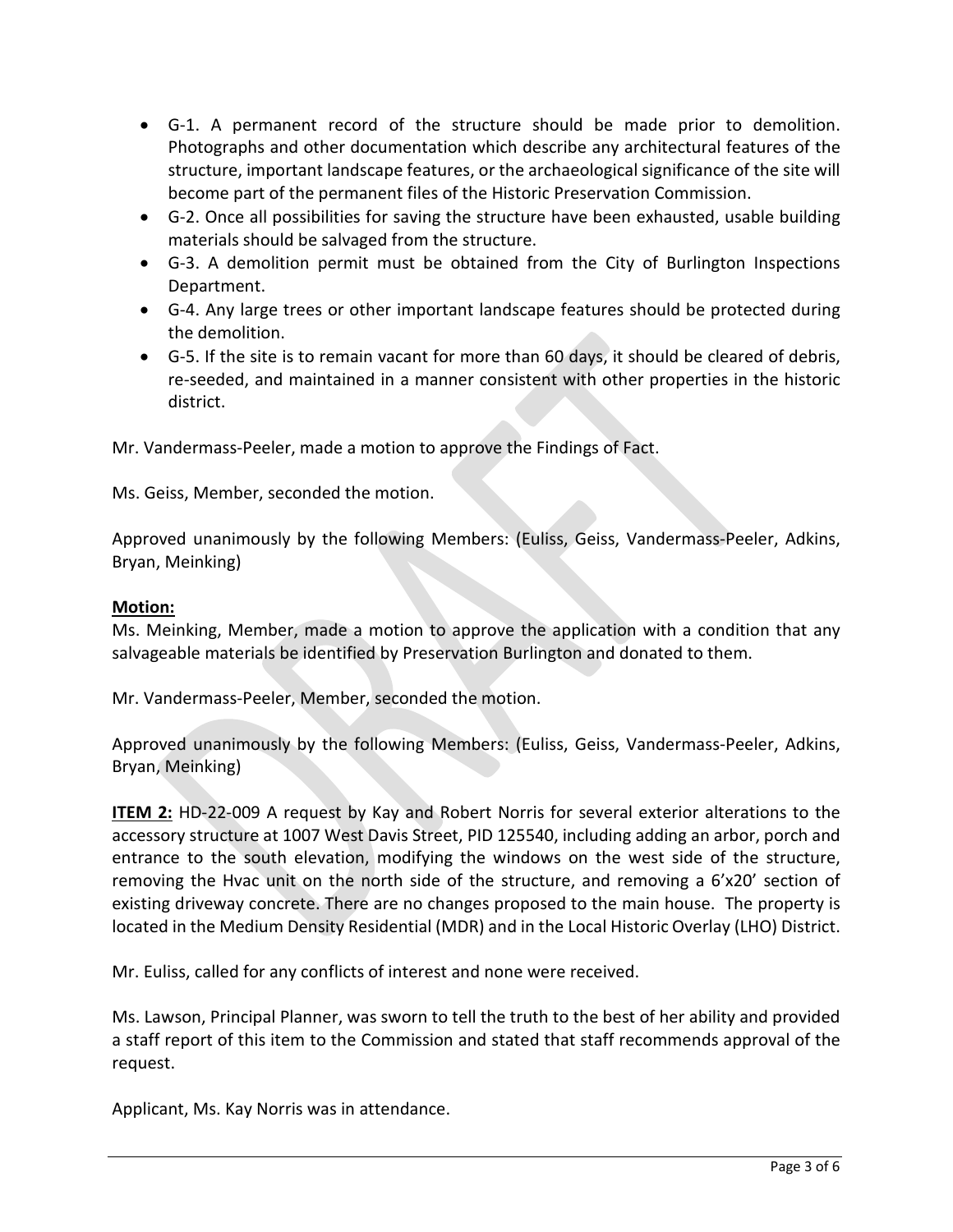Mr. Bill Moser, Architect for the application, was sworn to tell the truth to the best of his ability. He provided history of the structure at the rear of the property built in 1925 and provided construction details on the proposed enhancements to structure on the property.

Ms. Meinking inquired about the type of materials that will be used for the windows, doors and columns.

Mr. Moser responded to the type of materials proposed, landscaping plans, and columns would be the same style and replicate the existing height as on the east side of the property.

Ms. Meinking inquired if the proposed arbor would have any impact on the existing structure and possibility of removal by a future owner.

Mr. Moser responded the existing arbor was bolted to the structure, but none of the wood pockets into the existing structure. He stated intent to attach the new arbor in the same way of the existing arbor.

Ms. Meinking inquired about the proposed alterations to the two windows.

Mr. Moser responded and provided an overview of the proposed alterations to the existing windows which will remain in the existing opening.

There were no further comments.

Mr. Euliss, Chair, called for public comments.

### **Public Comments:**

Ms. Lawson, Principal Planner, reported no written or emailed public comments have been received. She called for comments from those in attendance and none were given.

### **Findings of Fact:**

Mr. Euliss, Chair, read the following Findings of Fact into the record:

- G-1. A permanent record of the structure should be made prior to demolition. Photographs and other documentation which describe any architectural features of the structure, important landscape features, or the archaeological significance of the site will become part of the permanent files of the Historic Preservation Commission.
- G-2. Once all possibilities for saving the structure have been exhausted, usable building materials should be salvaged from the structure.
- G-3. A demolition permit must be obtained from the City of Burlington Inspections Department.
- G-4. Any large trees or other important landscape features should be protected during the demolition.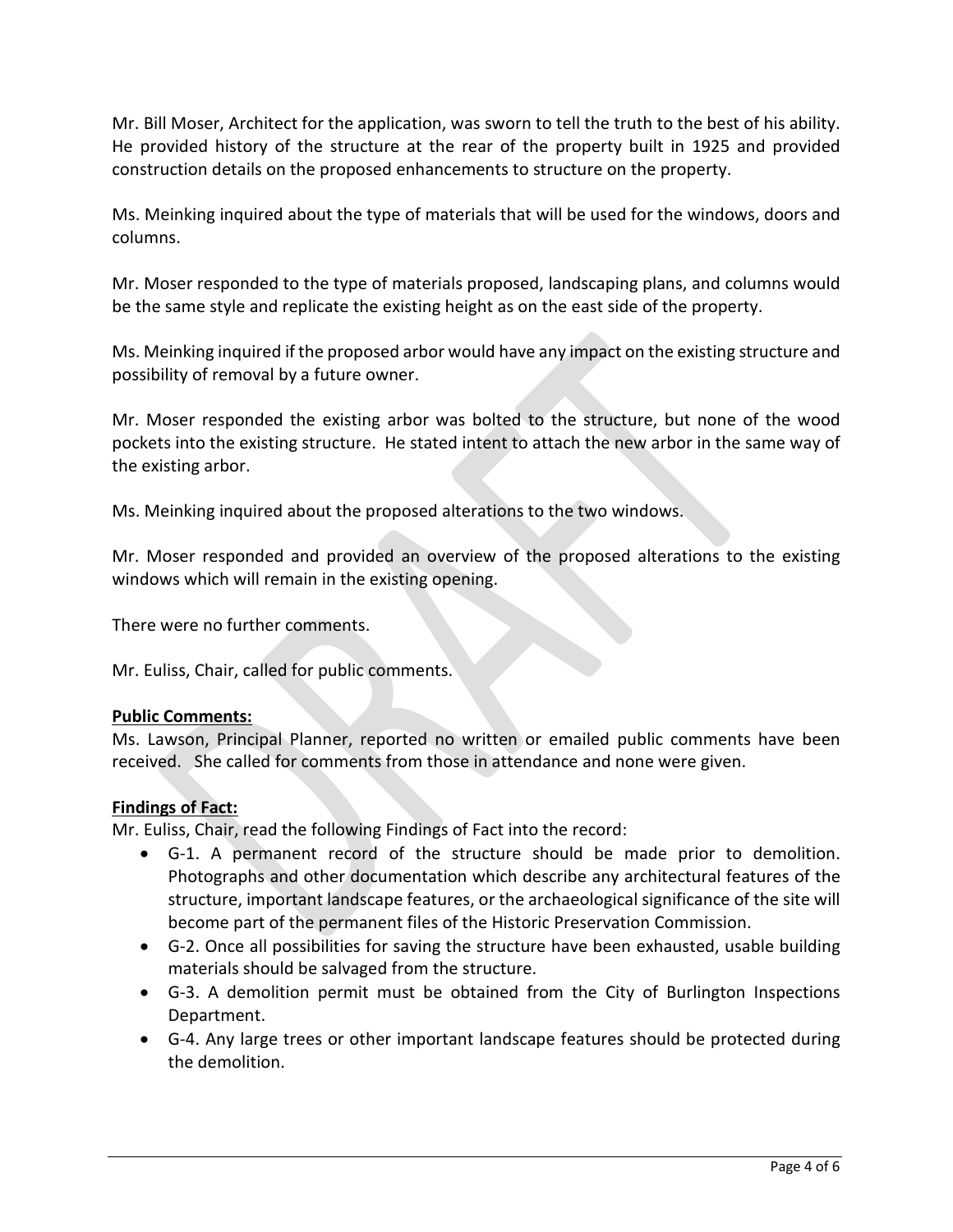• G-5. If the site is to remain vacant for more than 60 days, it should be cleared of debris, re-seeded, and maintained in a manner consistent with other properties in the historic district.

Mr. Euliss, Chair, asked if there was any discussion or changes to the Findings of Fact.

Ms. Meinking asked to add that the materials for the windows, doors, and columns will match existing and be consisted of the materials specified in the application and as stated by the applicant.

Ms. Bryan, Member, made a motion to approve the Findings of Fact with the addition recommended by Ms. Meinking.

Ms. Geiss, Member, seconded the motion.

Approved unanimously by the following Members: (Euliss, Geiss, Vandermass-Peeler, Adkins, Bryan, Meinking)

#### **Motion:**

Ms. Geiss, Member, made a motion to approve the application.

Mr. Vandermass-Peeler, Member, seconded the motion.

Approved unanimously by the following Members: (Euliss, Geiss, Vandermass-Peeler, Adkins, Bryan, Meinking)

#### **IV. New Business**

#### **a: Update for the District Design Standards**

Ms. Lawson, Principal Planner, reported the contract for the consultant has been signed. Staff had an internal kick-off meeting with the Walker Group. Background documents and mapping has been provided to the consultants. It is an ambitious schedule for this project with a goal to be completed by July 2022 and to City Council for consideration. She reported an advisory committee would be established consisting of members of the Historic Preservation Commission, architects, engineers, members from Preservation Burlington, and looking to have the first meeting in April 2022. She provided an overview of the timeline of the legislative process for adoption once new standards were prepared.

Mr. Euliss, Chair, reported Wendy Geiss and Brian Pennington expressed interest in participating on the advisory committee.

Ms. Geiss and Ms. Meinking volunteered to serve on the advisory committee representing the Historic Preservation Commission.

Mr. Euliss, Chair, made a motion to nominate Kristina Meinking, Wendy Geiss, and Brian Pennington as an alternate to serve on advisory committee.